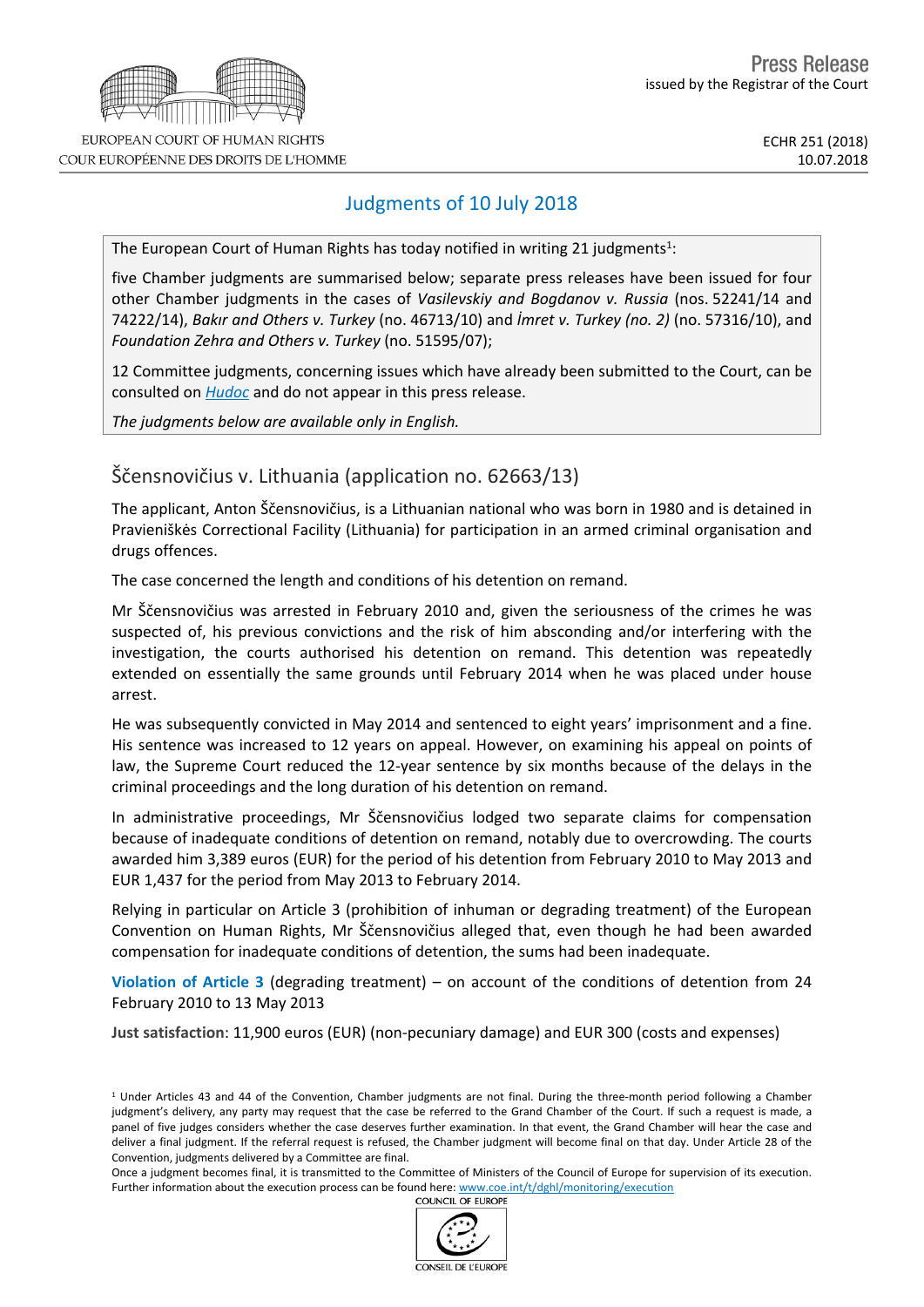## X v. the Netherlands (no. 14319/17)

The applicant, Mr X, is a Moroccan national who was born in 1988 and is currently in the Netherlands.

The case concerned his possible expulsion from the Netherlands to Morocco.

He left Morocco in 2012 and went to stay with family in the Netherlands, overstaying his tourist visa. In 2014 he was arrested on suspicion of planning terrorist attacks in the Netherlands and placed in police custody. In June 2016 he was convicted of preparing terrorist offences and sentenced to 12 months' imprisonment.

In the meantime, he had applied for asylum, claiming that he would be at risk of being detained and ill-treated if he were removed to Morocco where he was considered a terror suspect. His application was rejected in July 2016, the Netherlands authorities finding that he had not made out a plausible case. In particular he was not being searched for by the Moroccan authorities, nor had he been charged with any criminal offences there. His fears were based on general reports and assumptions. The courts upheld this decision and rejected the applicant's appeal in February 2017.

The Dutch authorities scheduled the applicant's removal to Morocco in March 2017. However, his deportation was stayed on the basis of an interim measure granted by the European Court of Human Rights under Rule 39 of its Rules of Court, which indicated to the Dutch Government that he should not be deported for the duration of the proceedings before it.

Relying on Article 3 (prohibition of torture and of inhuman or degrading treatment), the applicant alleged in particular that, as a known terror suspect, he belonged to a group systematically exposed to torture and/or ill-treatment in Morocco. He alleged that the Moroccan authorities must be aware of his conviction for a terrorism offence in the Netherlands and his links to a dismantled terrorist cell in Morocco, because he had been personally named in a Moroccan judgment convicting nine members of the cell.

**No violation of Article 3** in the event of X's removal to Morocco

**Interim measure** (Rule 39 of the Rules of Court) – not to expel X – still in force until judgment becomes final or until further order.

### Abdulkadyrov and Dakhtayev v. Russia (no. 35061/04)

The case concerned the applicants' being ill-treated while in police custody, the lack of a proper investigation into their allegations, the fact that the evidence obtained from the ill-treatment was used to convict them, as well as the applicants' being allocated to remote penal facilities for serving their sentences.

Mr Abdulkadyrov and Mr Dakhtayev were arrested in September 2002 in the Chechen capital Grozny. They allege that during several days each of unrecorded detention they were forced to confess to being members of an illegal armed group and to the murder of several people, including police officers and military servicemen. The ill-treatment included being beaten with truncheons, receiving electric shocks while they had gas masks or bags on their head, and threats of rape and blackmail.

They were convicted in May 2004 and given sentences of 25 years' imprisonment, which were reduced slightly on appeal. The domestic courts based their verdicts on the applicants' confessions and dismissed their complaints of ill-treatment and of not being able to examine prosecution witnesses at the trial. They were subsequently sent to serve their sentences in correctional colonies that are more than 3,000 km from their home region.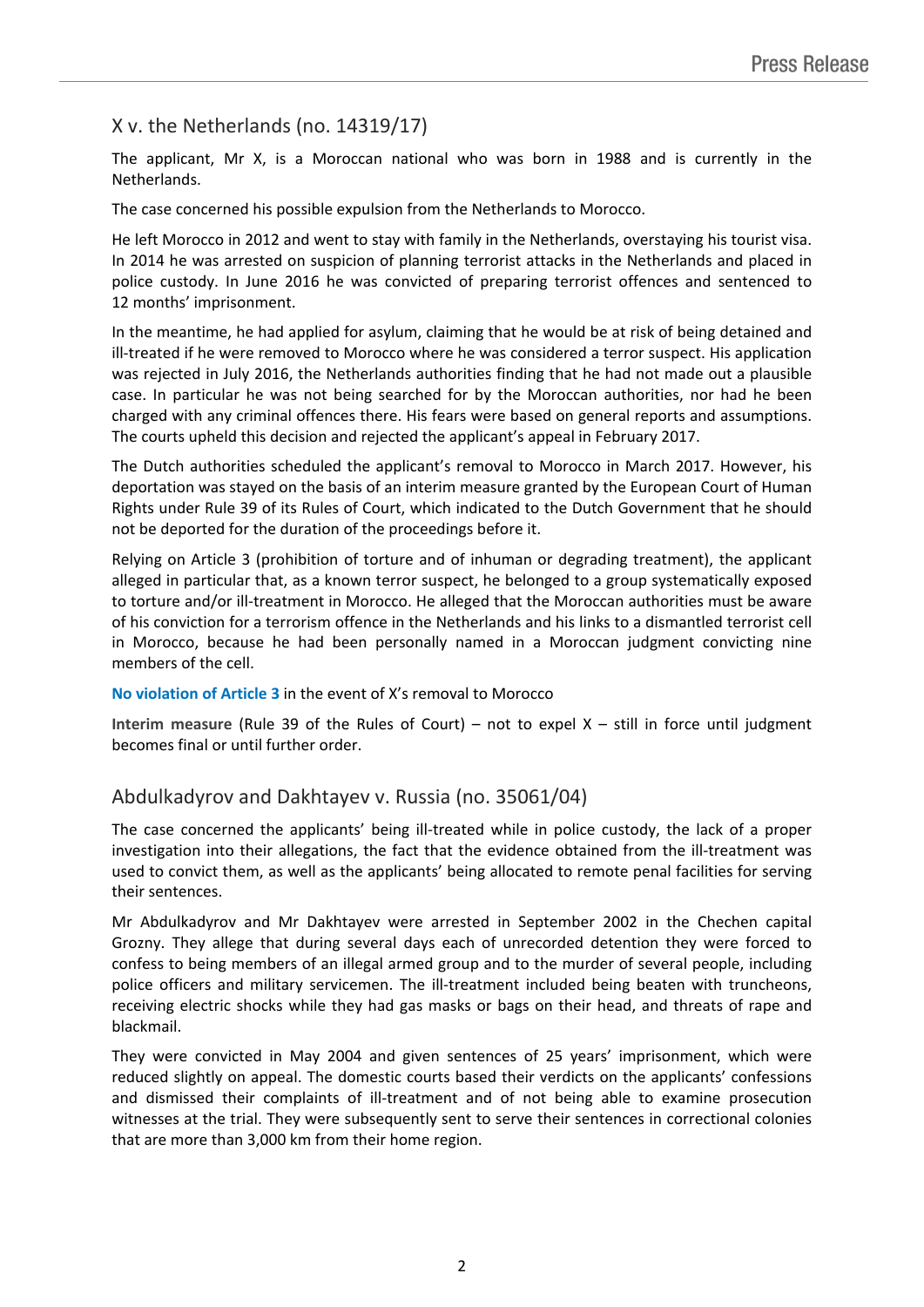Relying on Article 3 (prohibition of torture and of inhuman or degrading treatment), the applicants complained of ill-treatment by the police and of the lack of a proper investigation. They also complained that their trial had been unfair under Article 6 § 1 (right to a fair trial) in particular, and about being sent to serve their sentences so far away from their relatives under Article 8 (right to respect for private and family life).

**Violation of Article 3** (torture) **Violation of Article 3** (investigation) **Violation of Article 6 § 1 Violation of Article 8**

**Just satisfaction**: EUR 37,000 each to Mr Abdulkadyrov and Mr Dakhtayev for non-pecuniary damage and EUR 4,150 jointly to the applicants for costs and expenses

### Kumitskiy and Others v. Russia (no. 66215/12)

The applicants, Aleksey Kumitskiy, Igor Glushchenko, Sergey Volchkov, Rustam Akhmadiyev, and Fedor Nikolayev, are five residents of Russia who were born in 1983, 1972, 1970, 1988, and 1986 respectively.

The case concerned their complaints about police entrapment.

The five applicants were all convicted of various drugs-related offences, with the final domestic decisions being handed down between March 2012 and April 2015. They alleged, among other things, that they had been pressured into selling the drugs in question and that there had been a lack of incriminating information.

Relying on Article 6 § 1 (right to a fair trial), the applicants complained principally that they had been convicted unfairly of drugs offences which they had been incited to commit and that their allegation of entrapment had not been properly examined in the domestic proceedings.

#### **Violation of Article 6 § 1**

**Just satisfaction**: The Court held that the finding of a violation constituted in itself sufficient just satisfaction for any non-pecuniary damage sustained by the applicants.

### İshak Sağlam v. Turkey (no. 22963/08)

The applicant, İshak Sağlam, is a Turkish national who was born in 1966 and lives in Diyarbakır (Turkey).

The case concerned criminal proceedings brought against him for membership of Hizbullah.

A lawyer practising in Diyarbakır, Mr Sağlam was questioned by the prosecuting authorities in April 2000 on suspicion of membership of an illegal organisation, Hizbullah. He was subsequently arrested and detained on remand.

He was ultimately convicted in April 2006 and sentenced to six years and three months' imprisonment. In convicting him, the courts relied on information obtained from a computer disk found by the security forces in a house belonging to Hizbullah, and written statements by other alleged members of the group. The latter claimed that Mr Sağlam had been a recruiter for Hizbullah, giving courses to new members and being in charge of certain cells.

Mr Sağlam appealed, arguing that the trial court had failed to hear evidence from the two witnesses against him and had not given him the possibility to put questions to them, despite his requests. The judgment was however upheld by the Court of Cassation in November 2007.